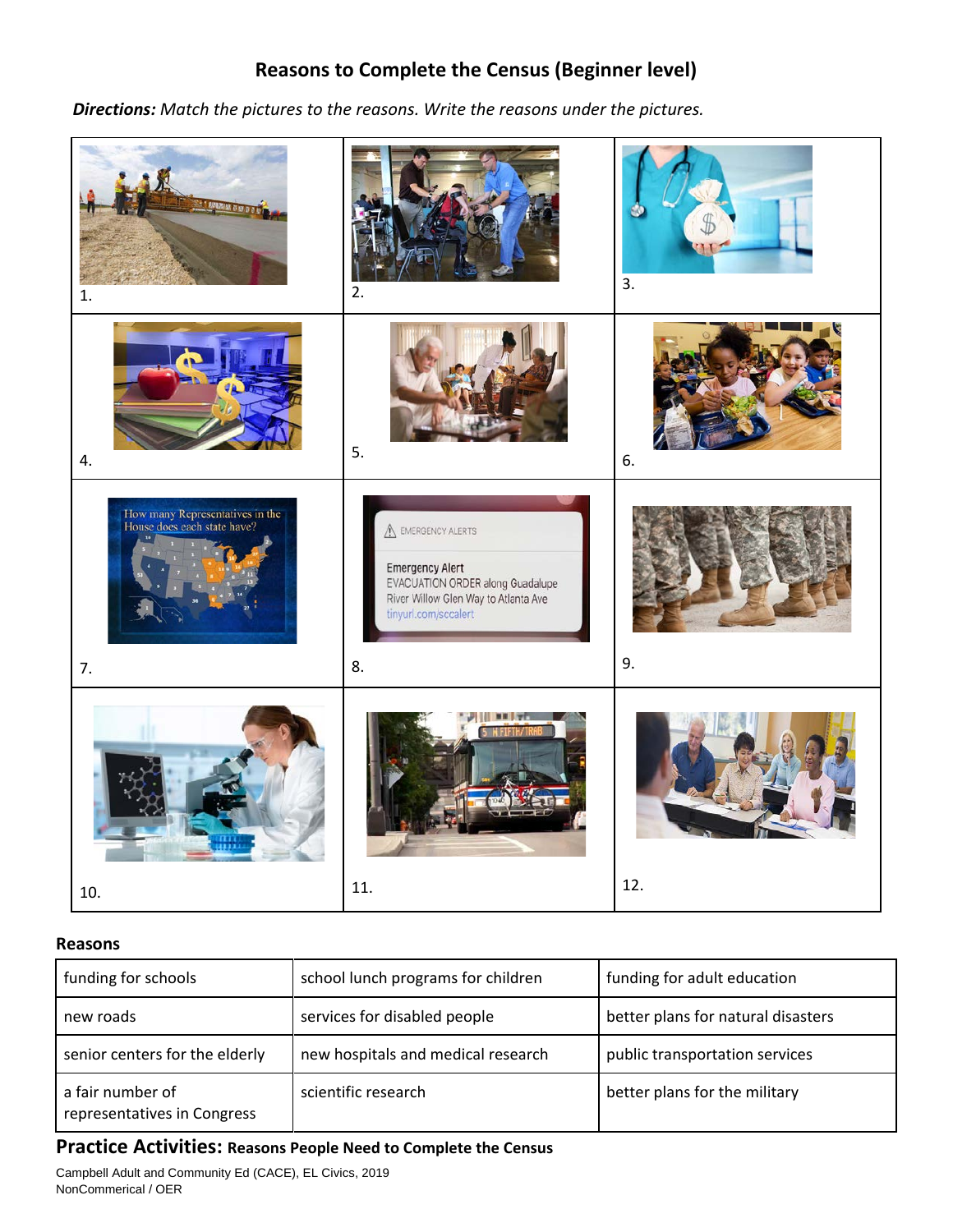### *A) Pair Work*

**Directions***: Work with a partner. Take turns saying COMPLETE SENTENCES. Partner A points to a picture and partner B says the complete sentence. Choose the correct sentence starter for each reason. \*Some reasons can be used with all 3 sentence starters.*

## **Census information is important because we get money for \_\_\_\_\_\_\_\_\_\_\_\_\_\_\_. Census information is important so that we can have\_\_\_\_\_\_\_\_\_\_\_\_\_\_\_\_\_\_\_\_. Census information is important because we need \_\_\_\_\_\_\_\_\_\_\_\_\_\_\_\_\_\_\_\_\_\_.**

### *B) Vocabulary Fill-in*

**Directions**: Read the paragraph and fill in the missing words.

| This April, all of the people in the United States will be counted in the 2020 Census. Census information  |  |                                                                                                                 |  |  |
|------------------------------------------------------------------------------------------------------------|--|-----------------------------------------------------------------------------------------------------------------|--|--|
| is (1) ___________________ for many reasons. If everyone who lives here is counted, our community gets (2) |  |                                                                                                                 |  |  |
| from the federal government for many things. We can have new $(3)$ _____________, and $(4)$                |  |                                                                                                                 |  |  |
|                                                                                                            |  | Lattimated Comparison and Comparison and Comparison and Comparison and Comparison and Comparison and Comparison |  |  |
|                                                                                                            |  |                                                                                                                 |  |  |
| and (10) The research. Also, we can have better plans for the (11)                                         |  |                                                                                                                 |  |  |
|                                                                                                            |  |                                                                                                                 |  |  |
|                                                                                                            |  |                                                                                                                 |  |  |

### *C) Writing Sentences*

**Directions:** Read the key word and write the reason the census is important. Write complete sentences! Use the sentence starters at the top of this page, or write your own. When you are finished writing, review your sentences with your classmates and the teacher.

### *ANSWER KEY*